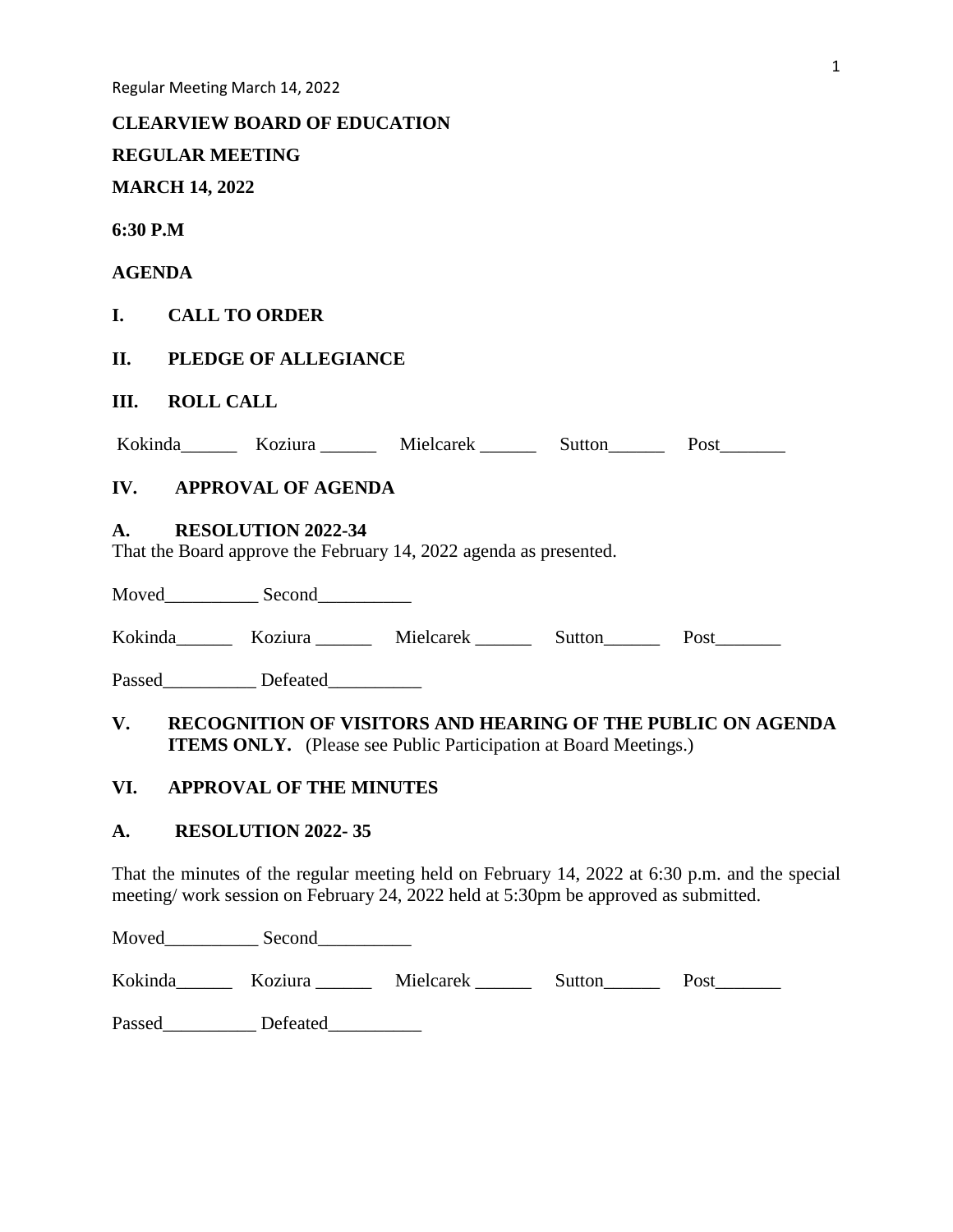## **VII. TREASURER AND BUSINESS REPORTS**

## **A. RESOLUTION 2022-36**

That the Board approve the following as recommended by the Treasurer:

| Accept the financial reports, bank reconciliations and check registers for the month of |                 |  |  |  |  |
|-----------------------------------------------------------------------------------------|-----------------|--|--|--|--|
| February, 2022                                                                          | <b>EXHIBIT</b>  |  |  |  |  |
| Approve Change Order 004 (includes the following PCOS)                                  | <b>EXHIBITS</b> |  |  |  |  |
| <b>PCOS 11-Winter Protection</b>                                                        |                 |  |  |  |  |

- 3. Approve Change Order 005 (includes the following PCOS) **EXHIBITS**
	- PCOS 004 Winter Protection. PCOS 006 – Waterline Revised 02-16-21. PCOS 009 – Sanitary 02-21-22. PCOS 013 – Baseball Dugouts 02-16-22 PCOS 014 – Softball Dugouts 02-16-22. PCOS 015 – Fencing (cyclone) 02-17-22. PCOS 016 – Utilities 02-23-22**.**
- 4. Approve Change Order 006 (includes PCOS 012 and PCOS 017**) EXHIBITS**

PCOS 012 – Detention & Access Drive Revisions required by Lorain Soil & Water 03-07-22 PCOS 017 – Aluminum Fence Revision, Gate and Turnstile 03-04-22

- 5. Approve the META Solutions Master Service Agreement for the 2022-2023 fiscal year. **EXHIBITS**
- 6. Approve the Multi-Service Agreement with the Lorain County Educational Service Center for the 2022-2023 fiscal year. **EXHIBIT**

Moved Seconded

Kokinda\_\_\_\_\_\_ Koziura \_\_\_\_\_\_ Mielcarek \_\_\_\_\_\_ Sutton\_\_\_\_\_\_ Post\_\_\_\_\_\_\_

Passed\_\_\_\_\_\_\_\_\_\_\_ Defeated\_\_\_\_\_\_\_\_\_\_

# **VIII. COMMUNICATIONS**

# **IX. BOARD MEMBER REPORTS**

a. President's Club – Post, Kokinda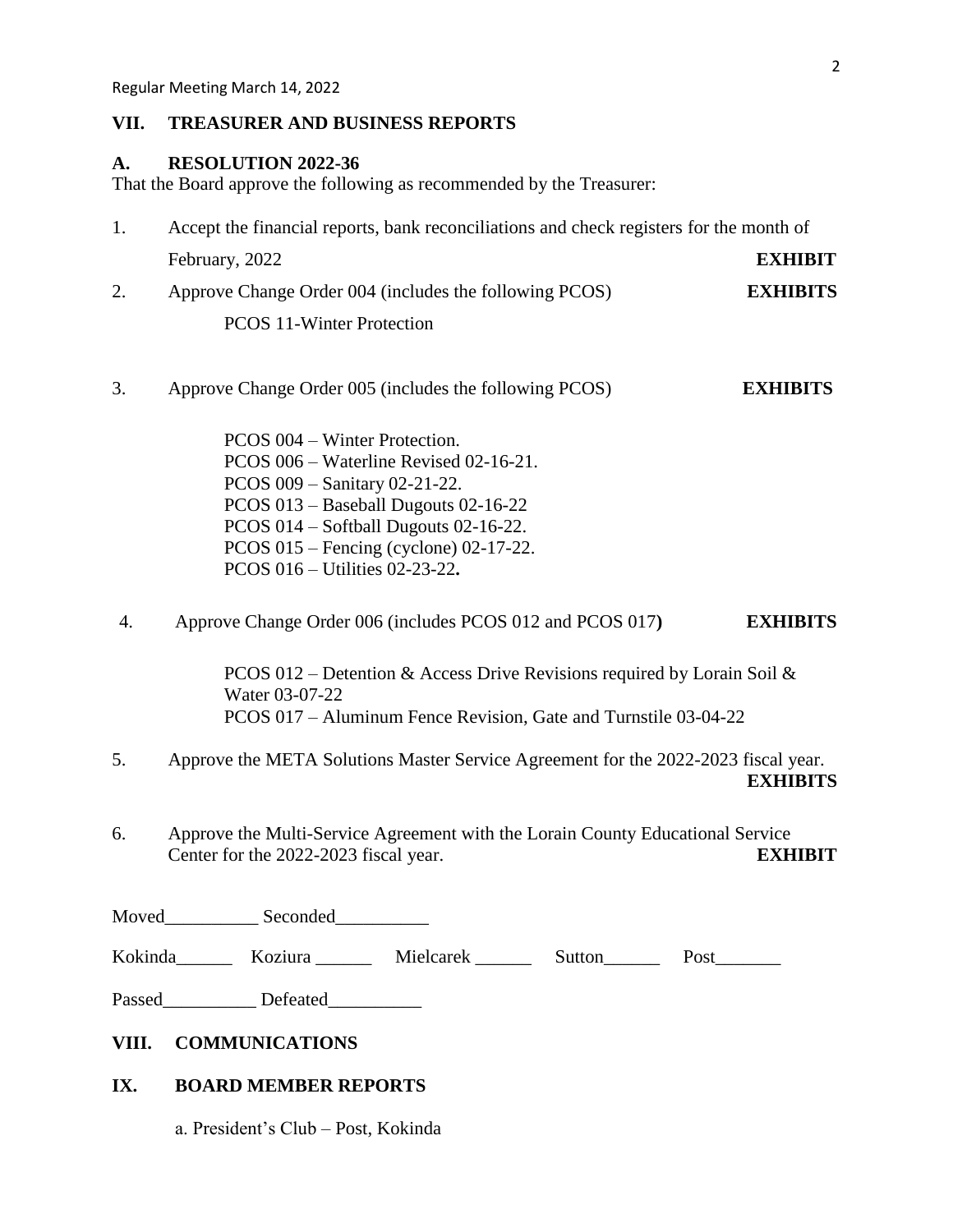- b. Delegate to OSBA Kokinda, Post
- c. J.V.S. Board Member Mielcarek
- d. Educational Foundation Post
- e. Curriculum Kokinda, Koziura

#### **X. OLD BUSINESS**

## **XI. NEW BUSINESS**

## **A. RESOLUTION 2022-37**

That the Board approve the following personnel actions for the 2021-2022 school year, as stated, in accordance with board policy and/or the negotiated agreements to which the actions apply, as recommended by the Superintendent.

#### **CERTIFIED**

Leave of Absence **SCHROEDER, ANDREANA,** Maternity Leave, effective 3/28/2022 through 5/31/2022

Supplemental 2021-2022 School Year **YOUNG, JODY,** High School Choir Director **MARK, MAJORAS,** Softball HS Head Coach

**DAHMAN, ROBIN**, Softball HS Assistant Coach

**JONES, MILES**, Baseball HS Head Coach

**SLOBODA, SCOTT**, Track HS Head Coach

**STEADMAN, JASON**, Track HS Assistant Coach

**PHILLIPS, PAULA**, Track HS Assistant Coach

**CHRISTENSEN, JASON**, MS Head Track Coach

**BRAY, PAT**, MS Assistant Track Coach

## **CLASSIFIED**

**WHEELER, FRANCISCO,** One-Year Limited Contract, Cleaner, Durling Middle School, Step "0", 5 hours per day, prorated 187-day calendar, effective 2/14/2022

**VAN DYKE, LAURA,** One-Year Limited Contract, Study Hall/ Lunch Monitor, Clearview High School, Step "0", 1.75 hours per day, prorated 185-day calendar, effective 3/15/2022

**VARGICS, GEORGE**, One-Year Limited Contract, Cleaner, Clearview High School, Step"1", 5 hours per day, prorated 187-day calendar, effective 3/10/2022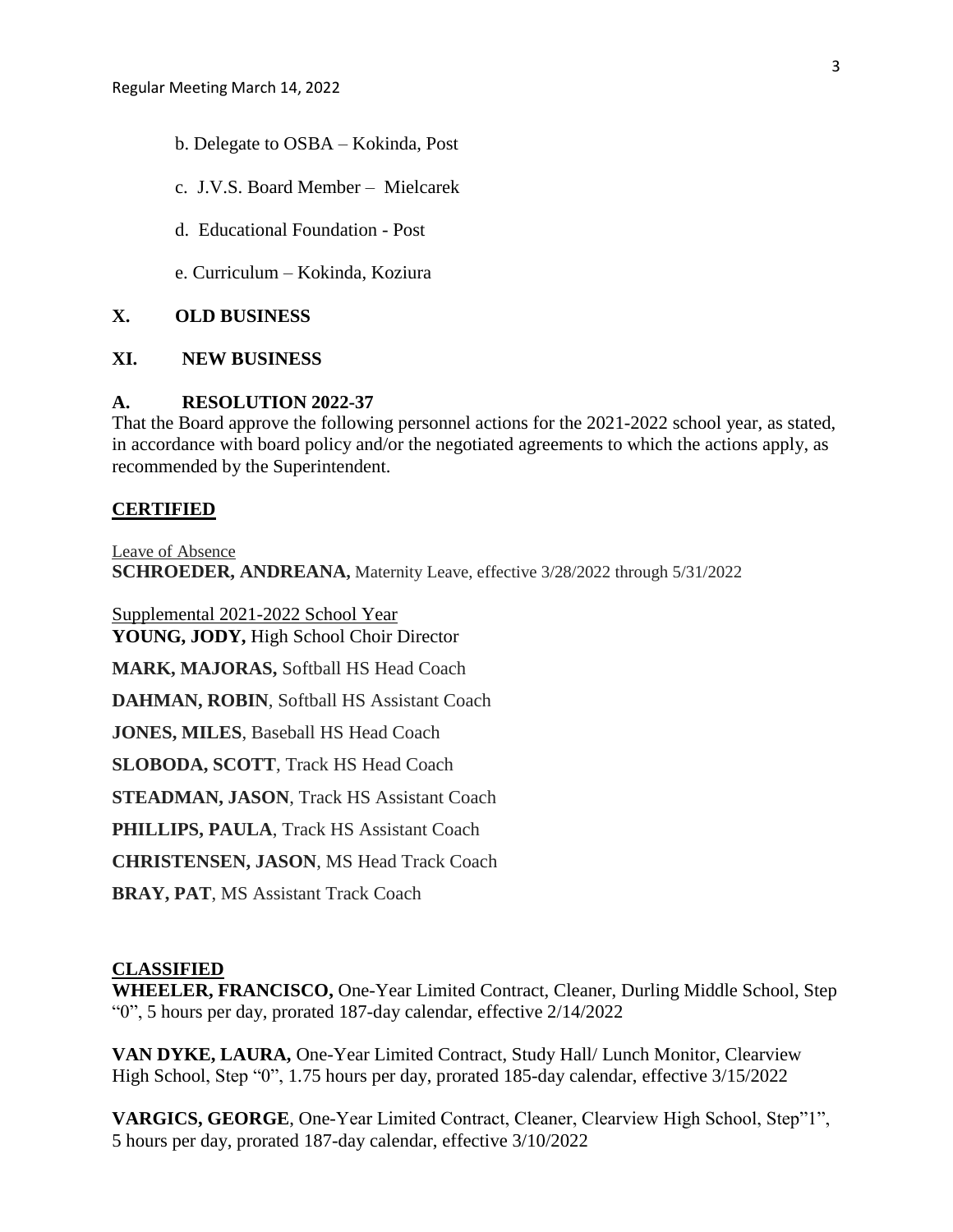Supplemental 2021-2022 School Year **ROSSER, JOHN**, Baseball HS Assistant Coach **QUINONES, GILBERTO** Baseball HS Assistant Coach (Volunteer) **WALDEN, MARK**, Track HS Assistant Coach **WASHINGTON, JAMES**, Weightlifting Spring (.05) **CRUZ, AVREY**, Weightlifting Spring (.05)

Substitutes **EDMONSON, TINA**, Monitor/ Teacher's Aide

**GARCIA, ANJENNETTE**, Monitor/ Teacher's Aide

Resignation **RIVERA, ROSAURA**, Cleaner, Vincent Elementary School, effective 2/28/2022

Retirement

**BARR, ANN,** Head Cook, Vincent Elementary School, effective 6/1/2022

**KOSONOVICH, JOHN**, Cleaner, Durling Middle School, effective 6/1//2022

**MICHALSKI, DARLENE,** Payroll Manager, effective 7/1/2022

**RODACHY, CYNTHIA,** Kitchen Cook's Helper, Durling Middle School, effective 6/1/2022

**WATSON, DIANA,** Guidance Secretary, Clearview High School, effective 7/1/22

Home Instruction Tutors to be Paid Tutor Rate **DRYDEN, SINA** 

**KLOOZ, ERIN**

Moved\_\_\_\_\_\_\_\_\_\_\_\_ Seconded\_\_\_\_\_\_\_\_\_\_\_

Kokinda Koziura Mielcarek Sutton Post

Passed\_\_\_\_\_\_\_\_\_\_\_\_ Defeated\_\_\_\_\_\_\_\_\_\_\_

## **B. RESOLUTION 2022-38**

That the Board approve the Agreement for Educational Services between the Lorain County Board of Developmental Disabilities and Clearview Local School District for the 2022-2023 school year. **EXHIBIT**

Moved Seconded

Kokinda\_\_\_\_\_\_ Koziura \_\_\_\_\_\_ Mielcarek \_\_\_\_\_\_ Sutton\_\_\_\_\_ Post\_\_\_\_\_\_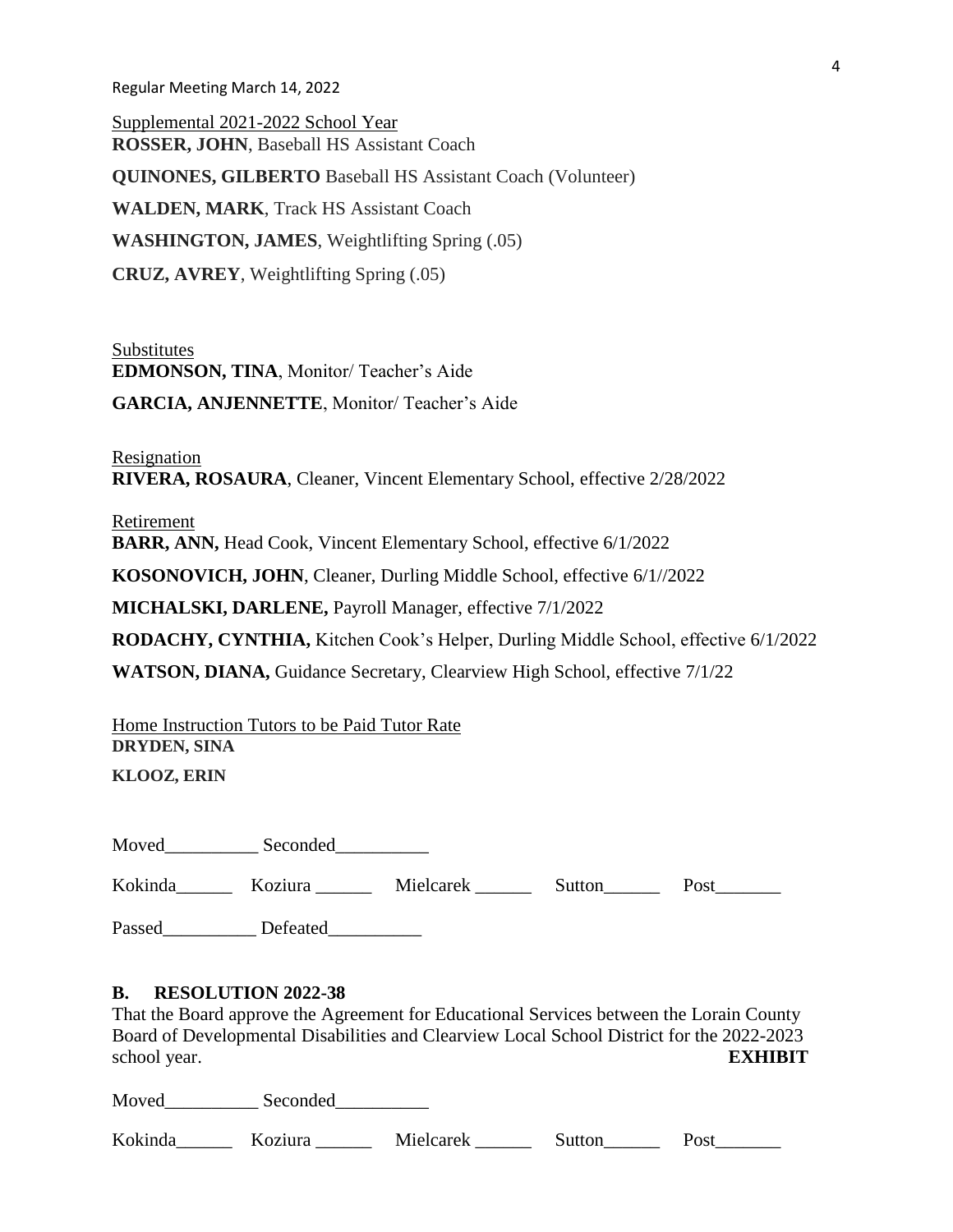Passed Defeated

## **C. RESOLTION 2022-39**

That the Board approve the FY23 Memorandum of Understanding (MOU) for SNAP-Ed with Ohio State University College of Food, Agricultural, and Environmental Sciences College of Education and Human Ecology. **EXHIBIT**

Moved\_\_\_\_\_\_\_\_\_\_\_\_ Seconded\_\_\_\_\_\_\_\_\_\_\_\_\_

Kokinda\_\_\_\_\_\_ Koziura \_\_\_\_\_\_ Mielcarek \_\_\_\_\_\_ Sutton\_\_\_\_\_\_ Post\_\_\_\_\_\_\_

Passed Defeated

## **D. RESOLUTION 2022-40**

That the Board approve the E-Rate Service Agreement, and Interstate Agreement with Spectrum for FY 2022.

Moved\_\_\_\_\_\_\_\_\_\_ Seconded\_\_\_\_\_\_\_\_\_\_

Kokinda\_\_\_\_\_\_ Koziura \_\_\_\_\_ Mielcarek \_\_\_\_\_\_ Sutton\_\_\_\_\_ Post\_\_\_\_\_\_\_

Passed\_\_\_\_\_\_\_\_\_\_\_\_ Defeated\_\_\_\_\_\_\_\_\_\_\_

# **XII. SUPERINTENDENT'S REPORT**

# **XIII. HEARING OF PUBLIC ON NONAGENDA ITEMS**

(See Public Participation at Board Meetings.)

# **IXV. QUESTIONS & COMMENTS FROM THE BOARD**

# **XV. EXECUTIVE SESSION**

## **A. RESOLUTION 2022 - 41**

Pursuant to Ohio Revised Code Section 121.22(G)(1), that the Board enter in to Executive Session for the purpose of personnel matters specifically the employment and compensation of a public employee. Cheryl Gillies, Superintendent, and Treasurer to attend. No action to be taken.

Moved Seconded

Kokinda\_\_\_\_\_\_\_ Koziura \_\_\_\_\_\_ Mielcarek \_\_\_\_\_\_ Sutton\_\_\_\_\_\_ Post\_\_\_\_\_\_\_

Passed\_\_\_\_\_\_\_\_\_\_\_\_ Defeated\_\_\_\_\_\_\_\_\_\_\_

That the Board exit the Executive Session.

**XVI. ADJOURNMENT**

**EXHIBITS**